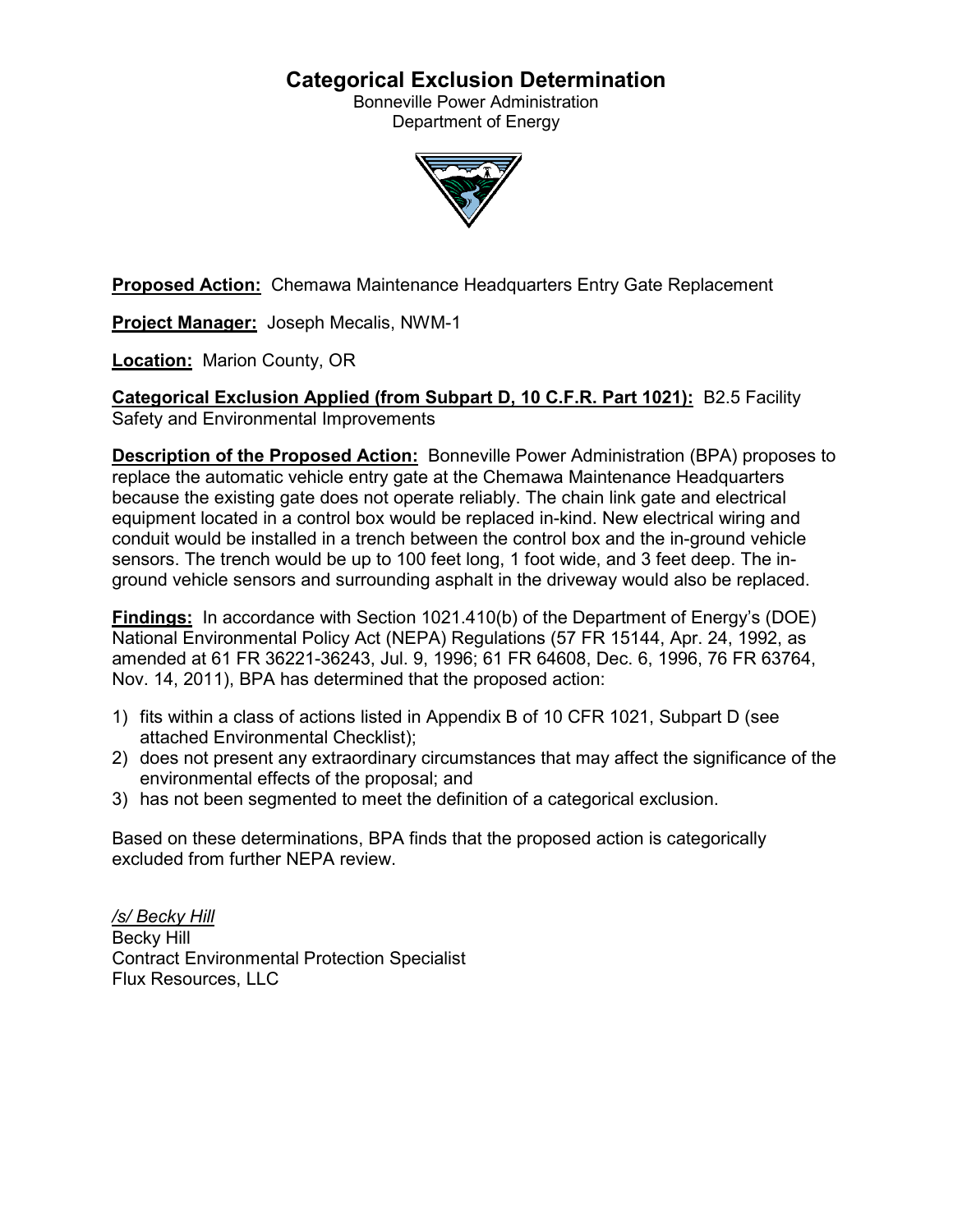Reviewed by:

*/s/ Carol Leiter* Carol Leiter Supervisory Environmental Protection Specialist

Concur:

*/s/ Katey C. Grange March 9, 2022* Katey C. Grange **Date** NEPA Compliance Officer

Attachment(s): Environmental Checklist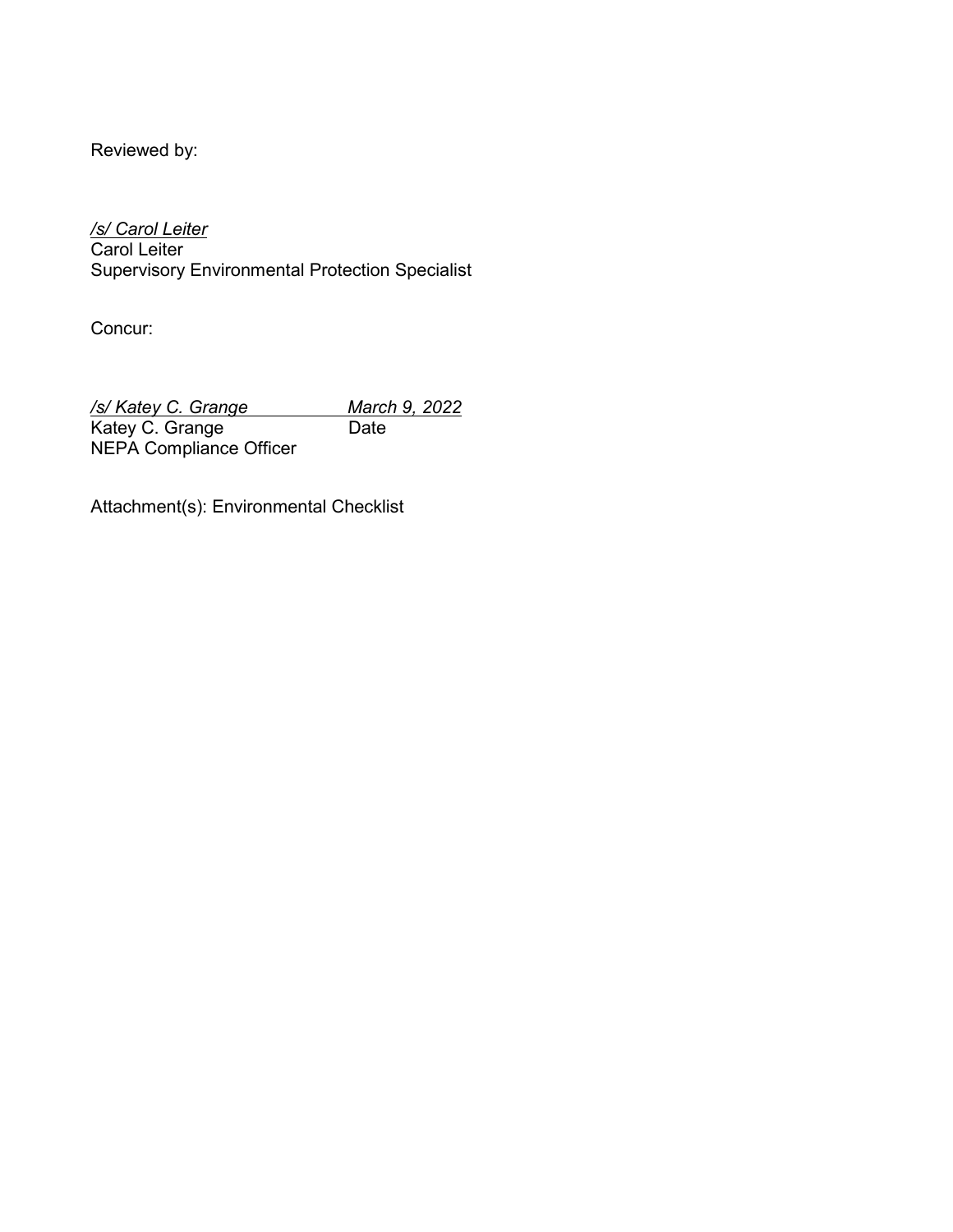# **Categorical Exclusion Environmental Checklist**

This checklist documents environmental considerations for the proposed project and explains why the project would not have the potential to cause significant impacts on environmentally sensitive resources and would meet other integral elements of the applied categorical exclusion.

**Proposed Action:** Chemawa Maintenance Headquarters Entry Gate Replacement

# **Project Site Description**

The project site is located at BPA's Chemawa Maintenance Headquarters, located in Keizer,Marion County, Oregon (T6S R3W Sec 25). All proposed actions would occur in the driveway area of the maintenance facility, which is previously disturbed, covered in asphalt, and maintained clear of vegetation. No wetlands, waterbodies, or floodplains are located within 1,000 feet of the site; however, a floodplain associated with Labish Creek is located about 1,200 feet north of the project site. Interstate-5 is located about 1,500 feet east of the maintenance headquarters and a high-density residential neighborhood is about 1,200 feet west of the site. Keizer Station shopping center is located to the south and a baseball stadium and agriculture fields are located to the north of Maintenance Headquarters.

# **Evaluation of Potential Impacts to Environmental Resources**

# **1. Historic and Cultural Resources**

Potential for Significance: No

Explanation: On November 22, 2021, a BPA archaeologist determined that this project would not have the potential to cause effects to historic properties.

# **2. Geology and Soils**

Potential for Significance: No

Explanation: All ground disturbance would occur within previously disturbed, asphalt-paved areas. Excavated material would be stored temporarily onsite and then used for backfill. Standard construction best management practices (BMPs) would prevent erosion and sedimentation. Therefore, the proposed action would not impact geology and soils.

# **3. Plants (including Federal/state special-status species and habitats)**

Potential for Significance: No

Explanation: There are no documented occurrences of any state-listed, special-status, or federallylisted plant species under the Endangered Species Act (ESA) within the project area; therefore, the proposed project would not impact state-listed, special-status, or federallylisted ESA plant species. The proposed activities would occur in and on an asphalt driveway area that does not contain vegetation.

# **4. Wildlife (including Federal/state special-status species and habitats)**

Potential for Significance: No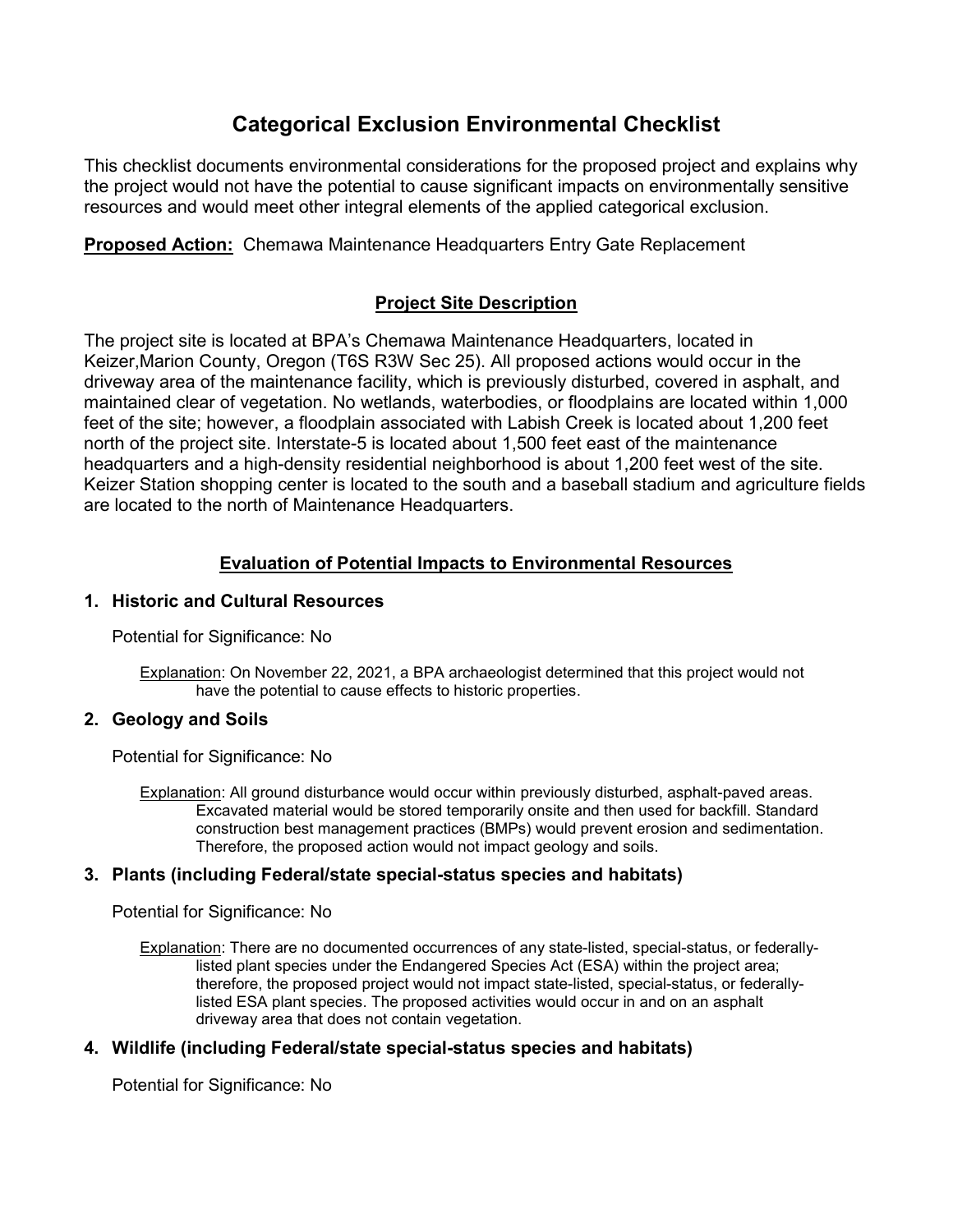Explanation: There are no documented occurrences of any state-listed, special-status, or federallylisted wildlife species under the ESA in the project area; therefore, the proposed project would not impact state-listed, special-status, or federally-listed ESA wildlife species. No suitable wildlife habitat would be altered as a result of the project. The ambient noise levels in the local area are moderate. The project activities would create minor noise impacts, but these would not be substantially greater than the existing ambient noise in the area.

### **5. Water Bodies, Floodplains, and Fish (including Federal/state special-status species, ESUs, and habitats)**

Potential for Significance: No

Explanation: The project area does not contain any water bodies, floodplains, or surface connectivity to fish streams. Therefore, the project would not impact water bodies, floodplains, or fish.

#### **6. Wetlands**

Potential for Significance: No

**Explanation:** The project area does not contain any wetlands. Therefore, the project would not impact wetlands.

#### **7. Groundwater and Aquifers**

Potential for Significance: No

Explanation: The project activities would not provide a pathway for groundwater contamination.

#### **8. Land Use and Specially-Designated Areas**

Potential for Significance: No

Explanation: The project area is not located in a specially-designated area, and no land use changes are proposed.

#### **9. Visual Quality**

Potential for Significance: No

Explanation: The project activities would not change the visual quality of area, as the automatic vehicle gate would be an in-kind replacement.

#### **10. Air Quality**

Potential for Significance: No

Explanation: There may be a small amount of temporary dust and vehicle emissions during project activities; however, there would be no substantial changes to air quality after construction is complete.

### **11. Noise**

Potential for Significance: No

Explanation: Some temporary construction noise would occur during intermittent periods of time during daylight hours. The project would not change the noise quality of the area, beyond temporary construction-related noise impacts.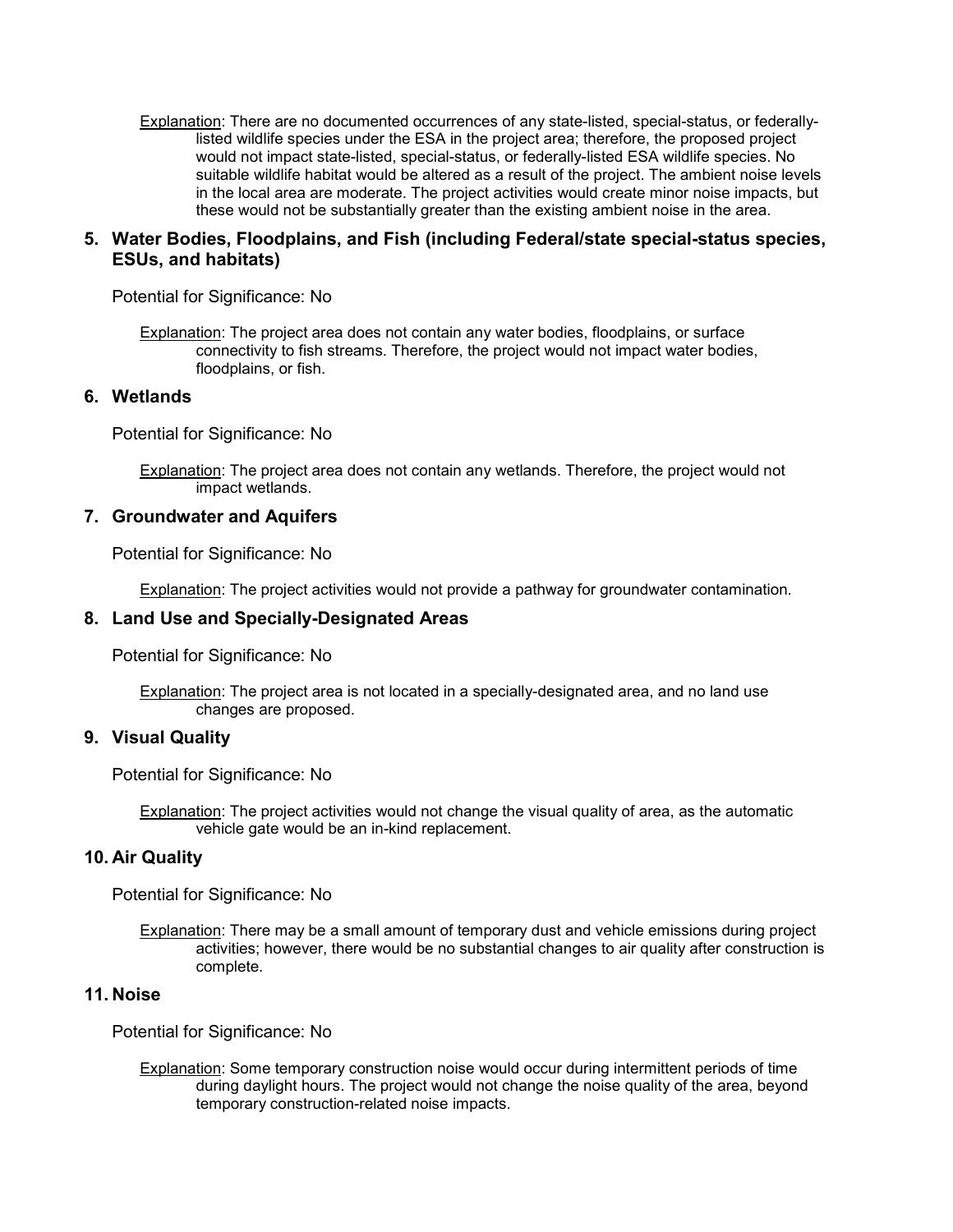# **12. Human Health and Safety**

Potential for Significance: No

Explanation: All standard safety protocols would be followed during project activities; therefore, project activities would not impact human health or safety.

#### **Evaluation of Other Integral Elements**

The proposed project would also meet conditions that are integral elements of the categorical exclusion. The project would not:

**Threaten a violation of applicable statutory, regulatory, or permit requirements for environment, safety, and health, or similar requirements of DOE or Executive Orders.**

Explanation: N/A

**Require siting and construction or major expansion of waste storage, disposal, recovery, or treatment facilities (including incinerators) that are not otherwise categorically excluded.**

Explanation: N/A

**Disturb hazardous substances, pollutants, contaminants, or CERCLA excluded petroleum and natural gas products that preexist in the environment such that there would be uncontrolled or unpermitted releases.**

Explanation: N/A

**Involve genetically engineered organisms, synthetic biology, governmentally designated noxious weeds, or invasive species, unless the proposed activity would be contained or confined in a manner designed and operated to prevent unauthorized release into the environment and conducted in accordance with applicable requirements, such as those of the Department of Agriculture, the Environmental Protection Agency, and the National Institutes of Health.**

Explanation: N/A

# **Landowner Notification, Involvement, or Coordination**

Description: The proposed action would occur on BPA fee-owned property and would not impact adjacent properties. No landowner notification, involvement, or coordination would be required.